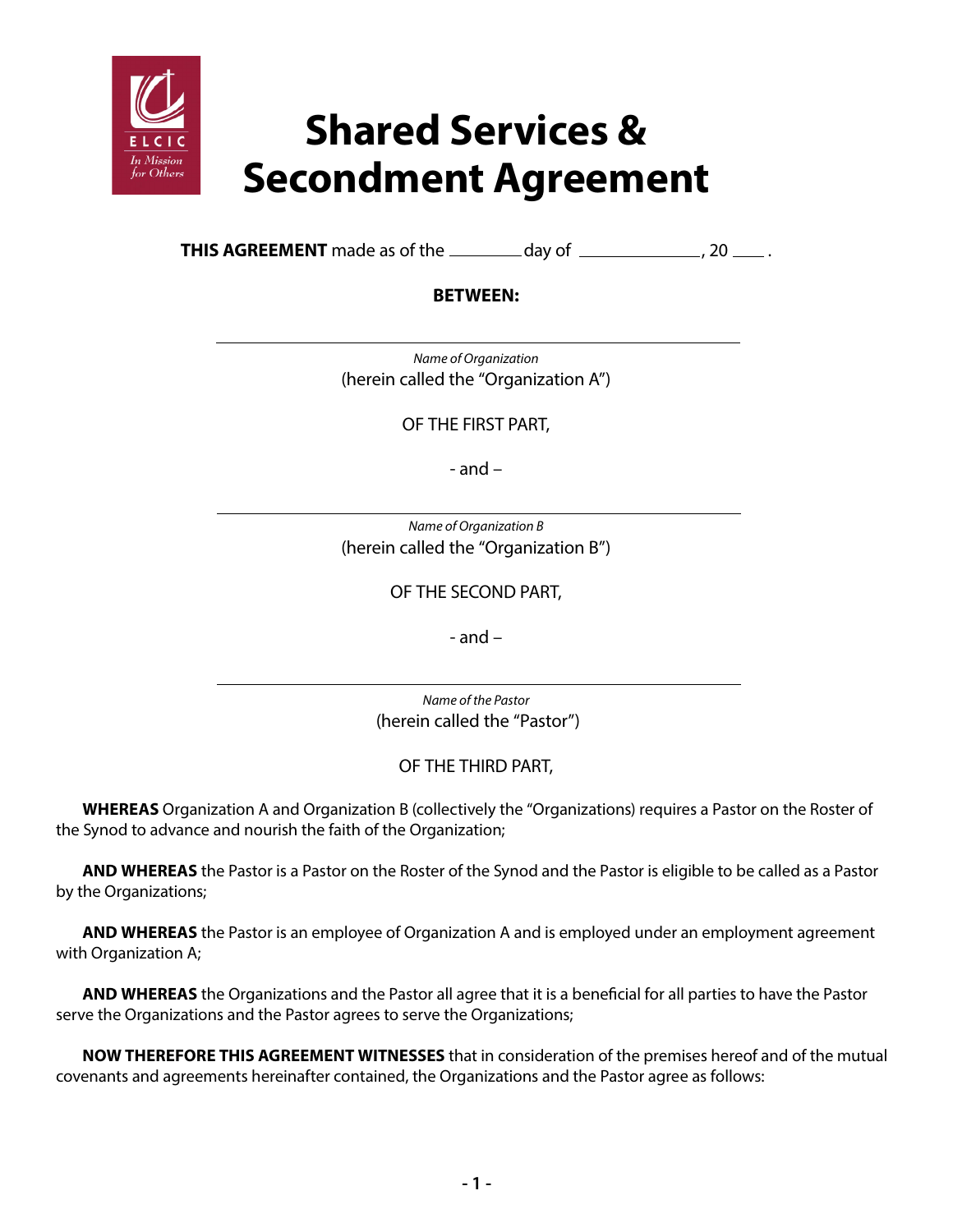### **ARTICLE 1 - THE SECONDMENT**

1.01. The Pastor agrees to be seconded to Organization B and while at the same time continuing to serve Organization A ("Secondment"). During the Secondment the Pastor shall remain an employee of Organization A and the Employment Agreement between Organization A and the Pastor ("Employment Agreement") shall continue to apply to the Pastor with the following modifications to recognize that the Pastor is serving both Organizations:

- a) the Salary (as defined in the Employment Agreement) during the term of this Secondment shall be
	- \$ per annum paid in instalments and subject to review annually;
- b) benefits and pension shall be adjusted, if necessary, in accordance with the plans/policies to reflect any difference in salary and/or hours of work;
- c) the Pastor is agreeing in this Agreement to serve as Pastor to both Organizations and the Employment Agreement, as amended for this Secondment, shall be read to apply to both Organizations who share the costs of the Pastor's employment;
- d) the obligations of Pastor in the Employment Agreement shall continue and shall apply to both Organizations. Those obligations include, but are not limited to the obligations set out at paragraphs, 2, 4 and 5 of the Employment Agreement no matter whether Pastor is serving Organization A or B;
- e) any other changes to the terms of the Employment Agreement noted here:

# **ARTICLE II - SCHEDULE, DUTIES AND REPORTING**

2.01. During this Agreement the Pastor shall Pastor to both Organizations. It is anticipated that the Pastor will spend percent of Pastor's time at Organization A (approximately hours per week) and percent of Pastor's time at Organization B (approximately hours per week).

2.02. The schedule on which Pastor will serve the Organizations has already been agreed to by the Organizations and Pastor. That schedule is attached to this Agreement as exhibit "A". That schedule can be revised or temporarily changed only with the unanimous agreement of the Organizations and Pastor.

2.03. While Pastoring to Organization A the Pastor shall report and consult with the Organizational Council of Organization A. While Pastoring to Organization B Pastor shall report and consult with the Organizational Council of Organization B.

## **ARTICLE III - DURATION OF THE SECONDMENT**

3.01. The Secondment shall be for an indefinite term commencing on the date set out on the first page of this Agreement and continuing until terminated in accordance with Article 4 hereof.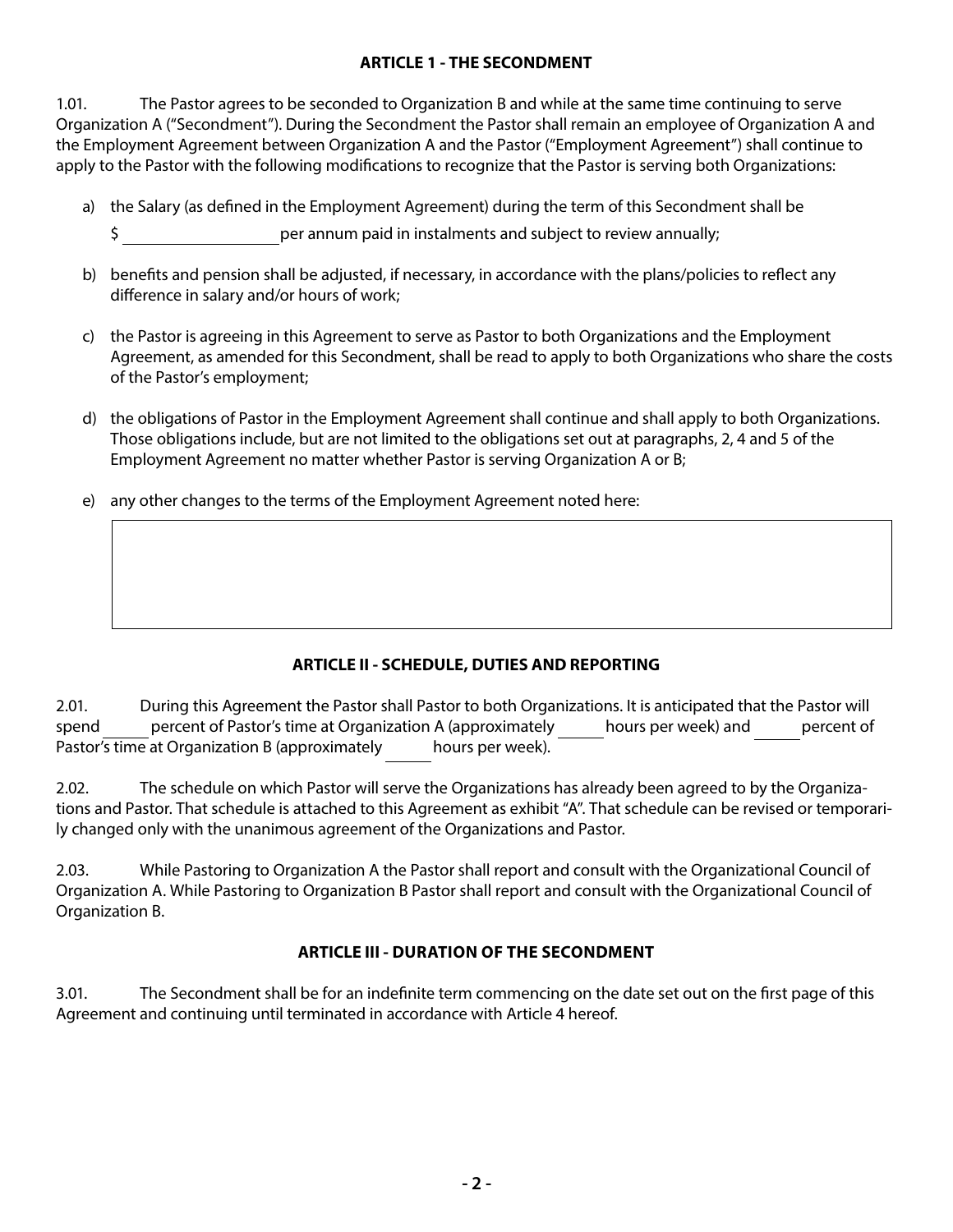#### **ARTICLE IV - TERMINATION OF THE SECONDMENT**

4.01. This Agreement can be terminated by either Organization A or B at any time upon written notice to the other Organization of one hundred and eighty (180) days; or a shorter notice if the Organizations agree upon such.

4.02. Upon termination of this Agreement by either Organization A or B the Pastor shall return to employment with Organization A on the terms and conditions in the Employment Agreement that was in effect immediately prior to this Agreement.

4.03. If Organization A cannot employ the Pastor on such terms set out in 4.02 (and Pastor and Organization A cannot reach a new employment agreement in writing) the employment of the Pastor shall terminate and the Pastor shall be entitled to the benefit of the not for cause termination provisions in the Employment Agreement.

4.04. Notwithstanding the foregoing nothing in this Agreement shall prohibit the Organizations from ending the Secondment and terminating the Pastor by providing notice and/or pay in lieu of notice and any other rights, benefits and entitlements (if any) to the Pastor in advance of the actual termination this Agreement in order to satisfy in whole or in part the obligations in the Employment Agreement due to the Pastor.

4.05. Since the Secondment is of an indefinite duration the termination of the Secondment by the Pastor shall be the termination of employment with both Organization A and Organization B which the Pastor can do at any time by providing the resignation notice set out in the Employment Agreement to the Organizations.

## **ARTICLE V - SHARING COSTS**

5.01. During the Secondment Organization A shall incur all of the costs of employing the Pastor. Costs shall include, but not be limited to: salary, benefits and pension if eligible, vacation and holiday pay and any termination pay ("Shared Costs").

5.02. Organization A shall invoice Organization B each month for percent of the Shared Costs incurred by Organization A and this invoice shall due and payable immediately upon receipt by Organization B.

5.03. Where the Pastor incurs expenses in course of serving Organization A, those expenses and reimbursement shall be subject to the policies and practices of Organization A. Where the Pastor incurs expenses in course of serving Organization B, those expenses and reimbursement shall be subject to the policies and practices of Organization B.

## **ARTICLE VI - CONFIDENTIALITY**

6.01. Confidential information shall have the same meaning as set out in the Employment Agreement. The Pastor shall have access to Confidential Information of Organization A and Organization B and the Pastor agrees not to share or disclose the Confidential Information of one Organization with the other Organization or any other person or entity not entitled to such confidential information.

## **ARTICLE VII - DISPUTE RESOLUTION**

7.01. Any dispute or disagreement between the Organizations or between the Pastor and Organization A and/or Organization B which concerns an interpretation, application or alleged violation of any provision of this Agreement shall be resolved exclusively as provided for in this Article. The dispute resolution process in this Article is intended to exclude courts of law.

7.02. The parties agree that they will work diligently to resolve disputes that may arise under this Agreement. If a dispute cannot be resolved at the operational level, between the Organizations and/or the Pastor, then either Organization and/or the Pastor (if a party to the dispute) may escalate the issue to the Bishop of the Synod who will attempt to mediate a resolution of the dispute.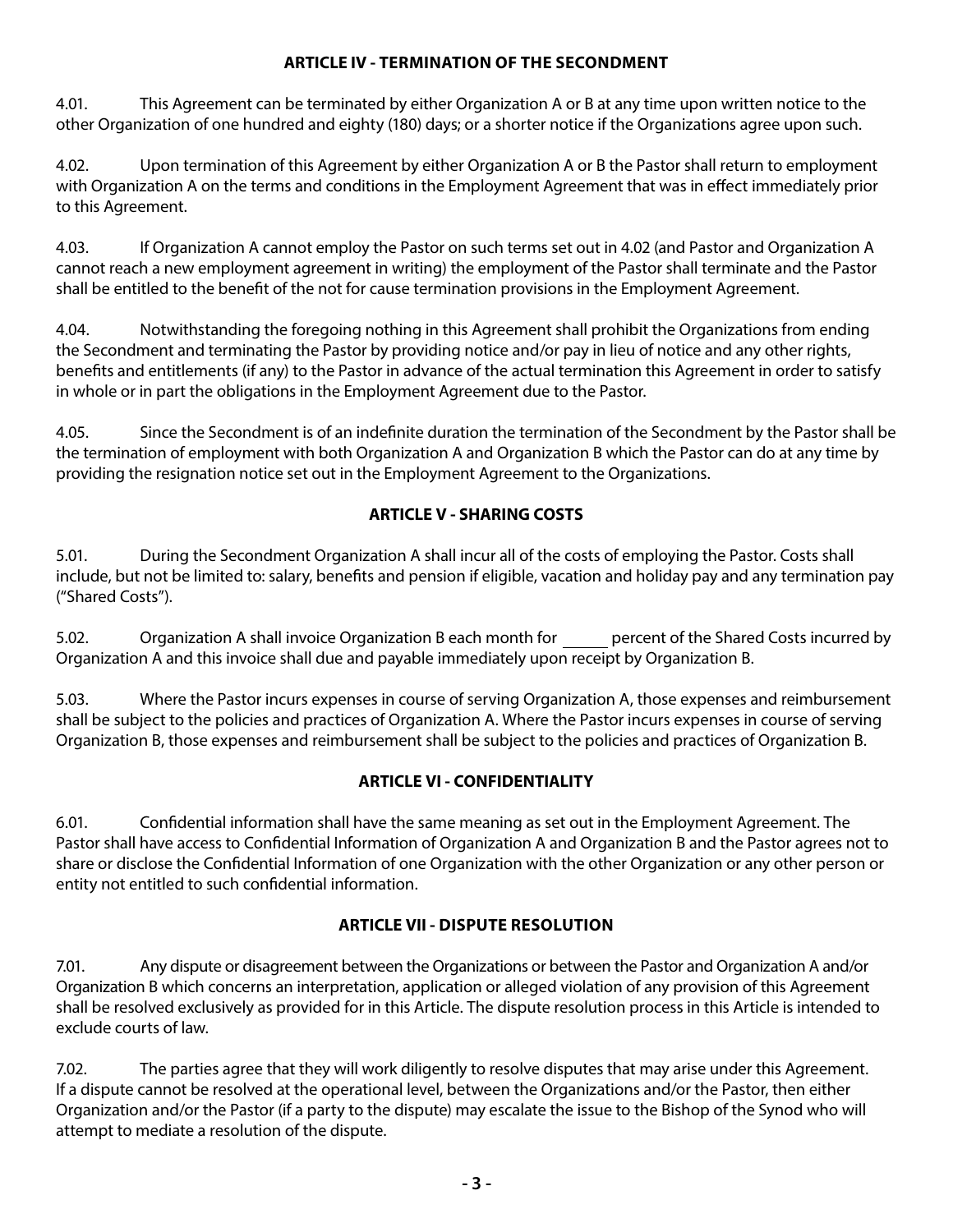7.03. The Bishop will meet to address the dispute within fifteen (15) business days of receiving written notice from any party requesting mediation; or such later or earlier date as the Bishop and the parties may agree to in writing. The mediation will be undertaken without prejudice to any party and as such the parties all agree that in any subsequent judicial, administrative or private proceeding that no party shall attempt to introduce evidence of any communications made during the mediation process.

7.04. The Bishop shall have the authority to require the Organizations and/or the Pastor to disclose documents and any information that the Bishop determines would be fair to share between the parties so that all parties to the mediation may be fully advised of the other's position and/ or which the Bishop determines could lead to a resolution of the dispute. The Bishop will meet as often as the Bishop determines to gather and analyze information relevant to the resolution of the dispute and to hear from the parties.

7.05. The mediation will end: by agreement between the parties; or if a settlement is reached by the parties; or if one party is of the view that the mediation ought to be terminated; or if the Bishop is of the view that the mediation ought to be terminated. If after exhausting the mediation process as set out herein there remains any unresolved dispute related to this Agreement the Organizations and /or the Pastor agree that such shall be exclusively resolved by arbitration as set out in this Article.

7.06. The dispute shall be heard by a single arbitrator. The arbitration shall be in accordance with *The Arbitration Act* (*"Act"*). If the parties cannot agree upon on an arbitrator one will appointed in accordance with the Act. Each party shall bear its own costs and expenses and an equal share of the arbitrator's fees and expenses. Except as may be required by law, neither the Organizations, nor the Pastor, nor the arbitrator may disclose the existence, content, or results of any arbitration hereunder without the prior written consent of both parties.

# **ARTICLE VIII - MISCELLANEOUS PROVISIONS**

8.01. Shared Costs between the Organizations could continue or become due after the termination of this Agreement and as such the Organizations (and the Pastor as case may be) agree that Article V (Sharing Costs) and Article VII (Dispute Resolution) survive the termination of this Agreement and shall continue in full force and effect according to their terms.

8.02. If any covenant or provision in this Agreement is determined to be void, voidable, unenforceable, invalid or illegal in whole or in part, such determination shall not affect or impair or be deemed to affect or impair the validity of any other covenant or provision, which covenants and provisions shall remain in full force and effect, and each of the covenants and provisions in this Agreement is declared to be separate, severable and distinct.

8.03. It is understood and agreed that either party hereto may waive any provision of this Agreement intended for such party's sole benefit, provided, however, that any such waiver by any party of any default by any other party, or the excusing of the performance of any condition by any other party, shall not constitute a continuing waiver of any other or subsequent default, but shall include only the particular breach or default so waived. The failure of a party to give notice to any other party or to take any other steps in respect of the breach or non-fulfillment of any provision of this Agreement shall not constitute a waiver thereof and no waiver by any party shall be binding upon such party unless such waiver is in writing.

8.04. This Agreement shall be construed in accordance with the laws of the Province [Territory] of and the federal laws of Canada as applicable.

<sup>8.05.</sup> This Agreement constitutes the entire agreement between the parties with respect to the Shared Services between the Organizations and the Secondment of Pastor and all prior or collateral agreements, arrangements, representations, statements, negotiations, undertakings and understandings are superseded hereby, except as stated herein. All parties acknowledge that no representations, inducements, promises or agreements have been made by any party, or anyone acting on behalf of any party, that are not embodied herein and no agreement, statement or promise that is not contained in this Agreement is valid or binding upon the parties with respect to the subject matter of this Agreement nor shall such give rise to any estoppel.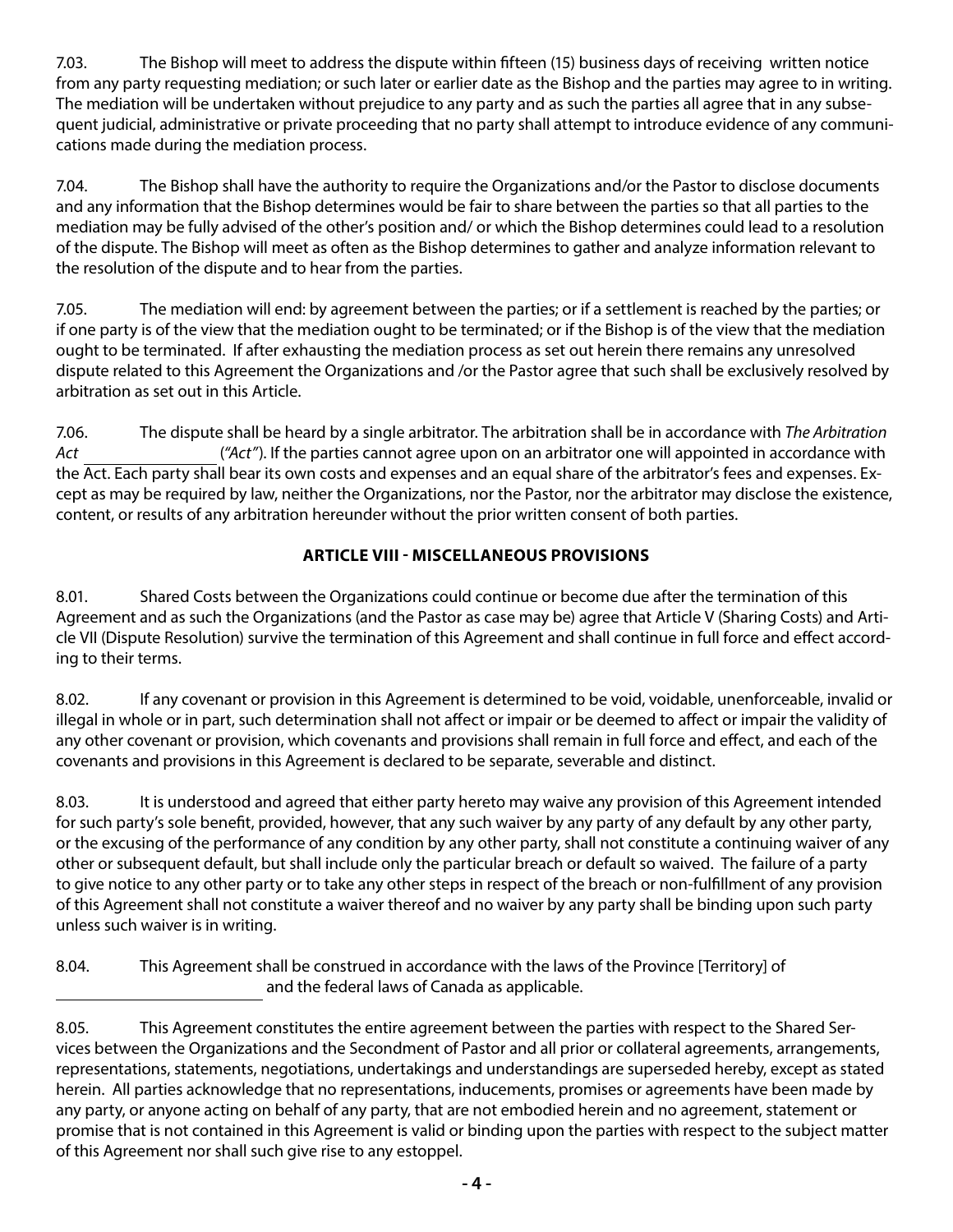8.06. No amendment to this Agreement shall be effective unless it is in writing and signed by each party hereto or a duly authorized representative of each party.

8.07. Where by this Agreement any notice is to be or may be given by one party to the other, such notice may be personally delivered or may be given by registered mail and shall be deemed to have been effectively given if sent by registered mail, postage prepaid, correctly addressed to the party to whom such notice is to be given, and any such notice when so mailed shall be deemed to have been received four (4) days after it was mailed.

8.08. The parties all acknowledge and affirm that each has read, understands and agrees with all of the terms of this Agreement and acknowledges and affirms that each party has had ample opportunity to obtain independent legal advice with respect to this Agreement.

8.09. This Agreement may be executed and delivered (by original, facsimile or electronic transmission) in multiple counterparts each of which shall be deemed to be an original and all of which together shall constitute one and the same agreement.